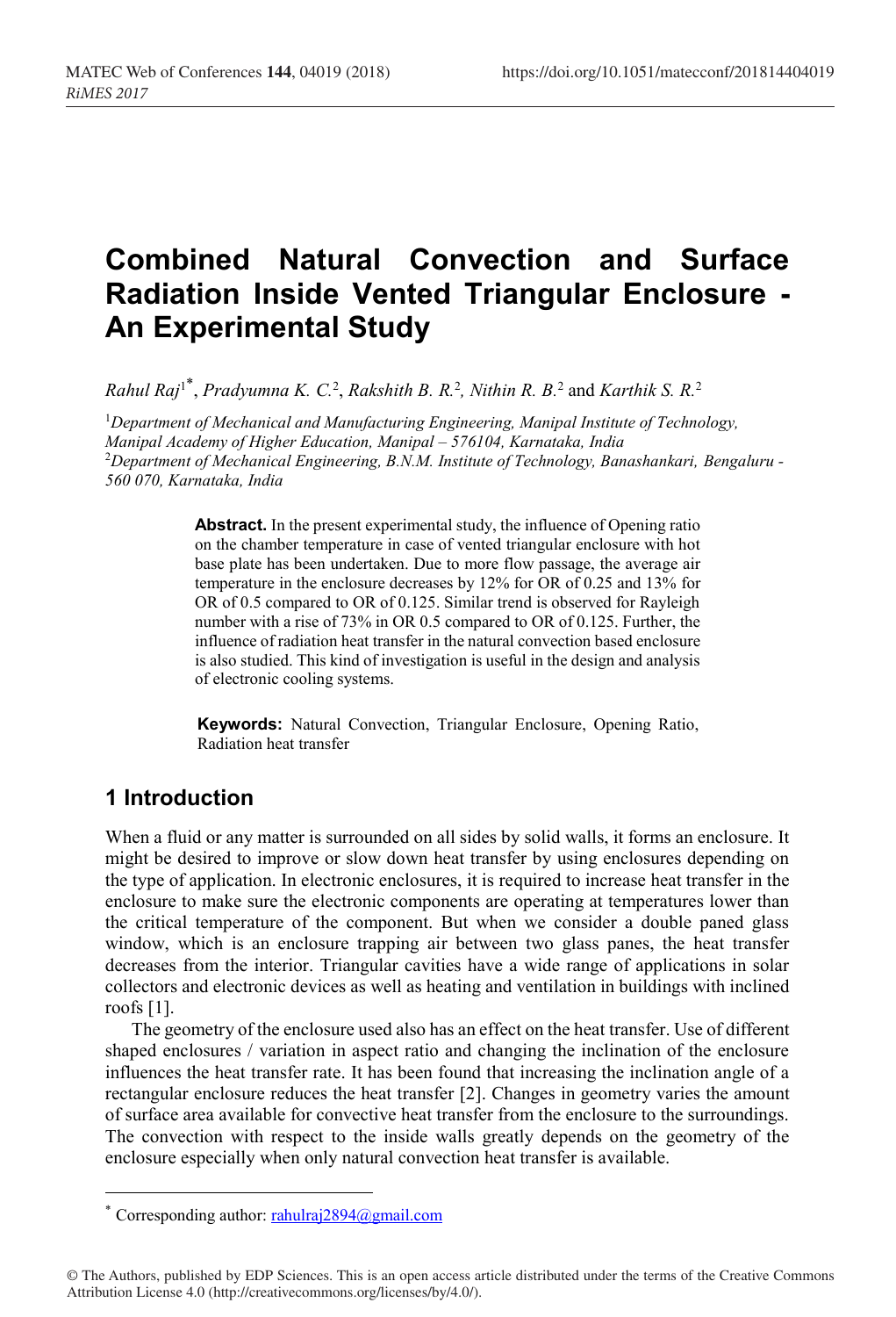The thermal analysis of an enclosure irrespective of its geometry involves finding the temperature and velocity variation of the fluid within the enclosed space. It is important to analyse the flow of the fluid inside the enclosure and its interaction with the enclosure walls. The temperature variation describes the temperature gradient pattern set up inside the enclosure which leads to buoyancy driven flow of the fluid.

Many researchers have studied the natural convection phenomena in enclosures. Mirabedin[3] formulated a correlation for Nusselt number in terms of its aspect ratio and Rayleigh number in case of a triangular enclosure and found that the Nusselt number increased with increase in aspect ratio. Kamiyo et al.[4] studied the heat transfer in an asymmetric triangular enclosure with a hot isothermal base wall. They varied the pitch angle (angle between the hot isothermal wall and cold inclined wall) and found that the heat transfer from hot base wall to inclined cold wall is high at low pitch angles and reduces with increasing pitch angle. This was due to the formation of a multi-cellular flow structure at low pitch angles. With increase in the pitch angle, the number of cells reduced, thereby reducing the heat transfer. Anderson et al.[5] determined the heat transfer coefficient for various aspect ratio in an attic shaped enclosure. They suggested a correlation for Nusselt number in terms of the Grashof number as well as the aspect ratio of the attic shaped enclosure. This correlation covers a wide range of Grashof number than the earlier correlation. Sieres et al.[6] carried out numerical computations for laminar flow in a triangular enclosure with a vertical hot wall by varying the aperture angle. They obtained the maximum temperature at the upper edge of the heated vertical wall and concluded that Nusselt number increases with Rayleigh number till critical state and then reduces with increase in Rayleigh number. Kuznetsov et al.[7] studied the radiative-convective heat transfer in an enclosure. They found that when radiation heat transfer was taken into account, the temperature of the gas cavity increased on average by 11% while measuring temperatures below 200°C. Dubovsky et al.[8] analysed the temperature and flow inside a rectangular enclosure with two openings. Flow visualisation was done by using smoke of incense sticks. He also carried out numerical simulations with the bottom wall as hot wall and found good agreement with the experimental results.

From the above literature review, the concluding remarks are: There has been substantial work done on triangular enclosures with respect to aspect ratio/apex angle/Rayleigh number. The effect of having openings in a triangular enclosure and its size, as well as the influence of variation of the internal hot wall emissivity of the enclosure in the heat transfer has not been studied. Hence the present study is focused on the above mentioned objectives.

#### **2 Methodology**

A right angled triangular enclosure was taken with an aspect ratio of 1 as shown in Figure 1. The opening ratio (OR) is the ratio of the sum of the length of the two vents to the length of the vertical edge. The inclined wall and the vertical wall containing the vents were insulated while the bottom wall was maintained at 60°C. The effect of change in the opening ratio was studied experimentally. Further, the hot base plate was blackened and compared to the results when the base was not blackened.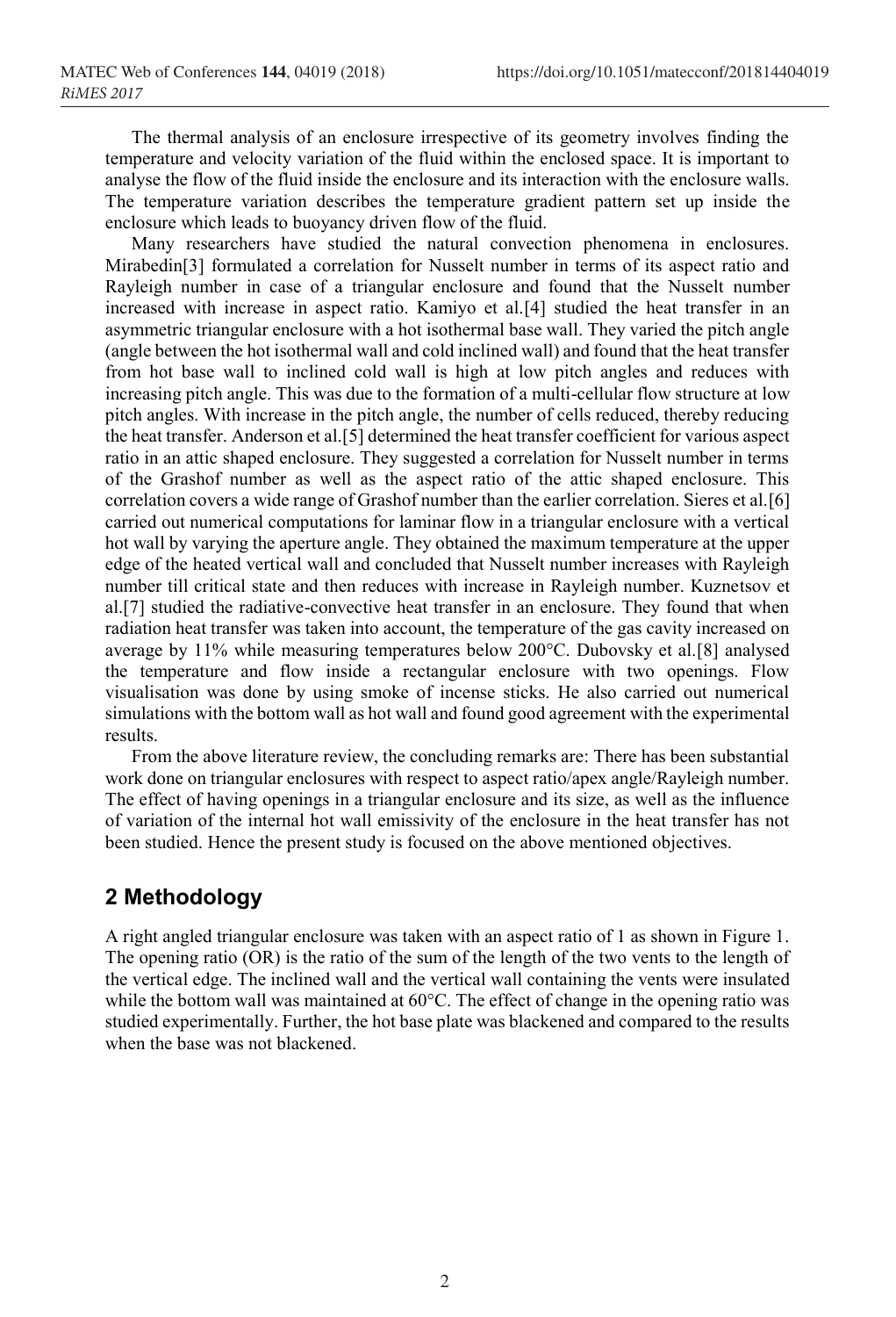

**Fig. 1.** Schematic of triangular enclosure with openings (dimensions in mm)

## **3 Experimental setup**

As a heat source, a copper plate (160mm×40mm×3mm) was attached to two small 30W heaters through regulators at its ends. Thermal paste was applied between heater and the plate to minimize the thermal contact resistance. This arrangement ensures better heating and a variable uniform temperature system as shown in Figure 2.





The triangular enclosure was fabricated from galvanised steel sheet. The length of the horizontal and the vertical edge were taken as 160 mm. Two cut-outs were provided, one at the top and the other at the bottom of the vertical wall to act as the openings of the enclosure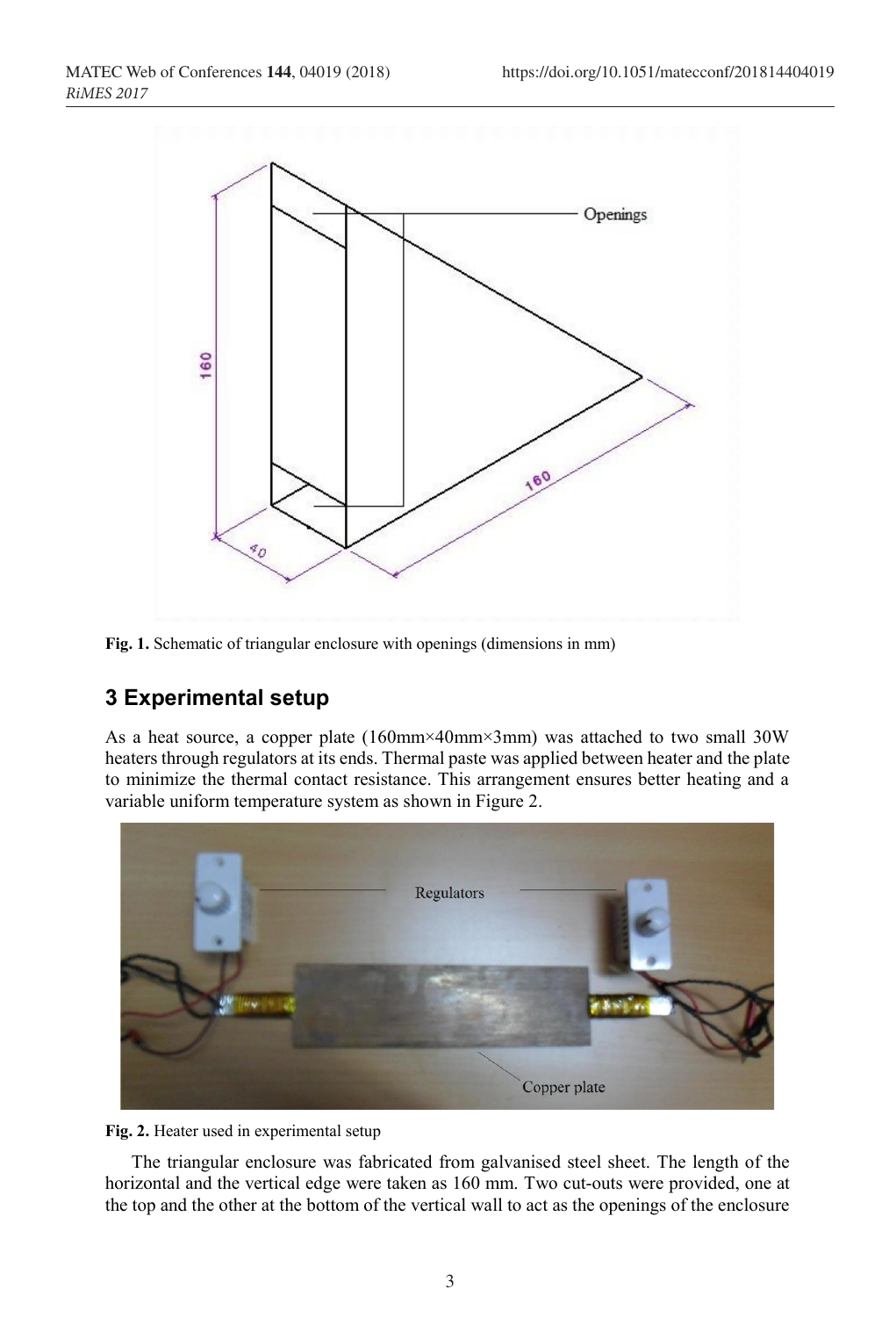with a provision for changing opening ratio. 3 different models with opening ratios of 0.125,0.25 and 0.5 were studied. Both inner and outer walls (other than hot wall) were insulated (using glass wool) so that the heat transfer by conduction from the base plate to the triangular vertical sides do not affect the convective heat transfer inside the enclosure. One side of the triangular enclosure is made transparent by using an acrylic sheet to examine the location of thermocouples as shown in Figure 3.

In total, eight K-type thermocouples were used. Two thermocouples were placed on the base plate at equal distances from either edges so that a uniform temperature throughout the base plate can be ensured. The remaining six thermocouples were suspended from the inclined edge of the enclosure and are positioned within the enclosure as shown in Figure 4.



**Fig. 3.** Experimental Setup



**Fig. 4.** Triangular enclosure divided into 6 parts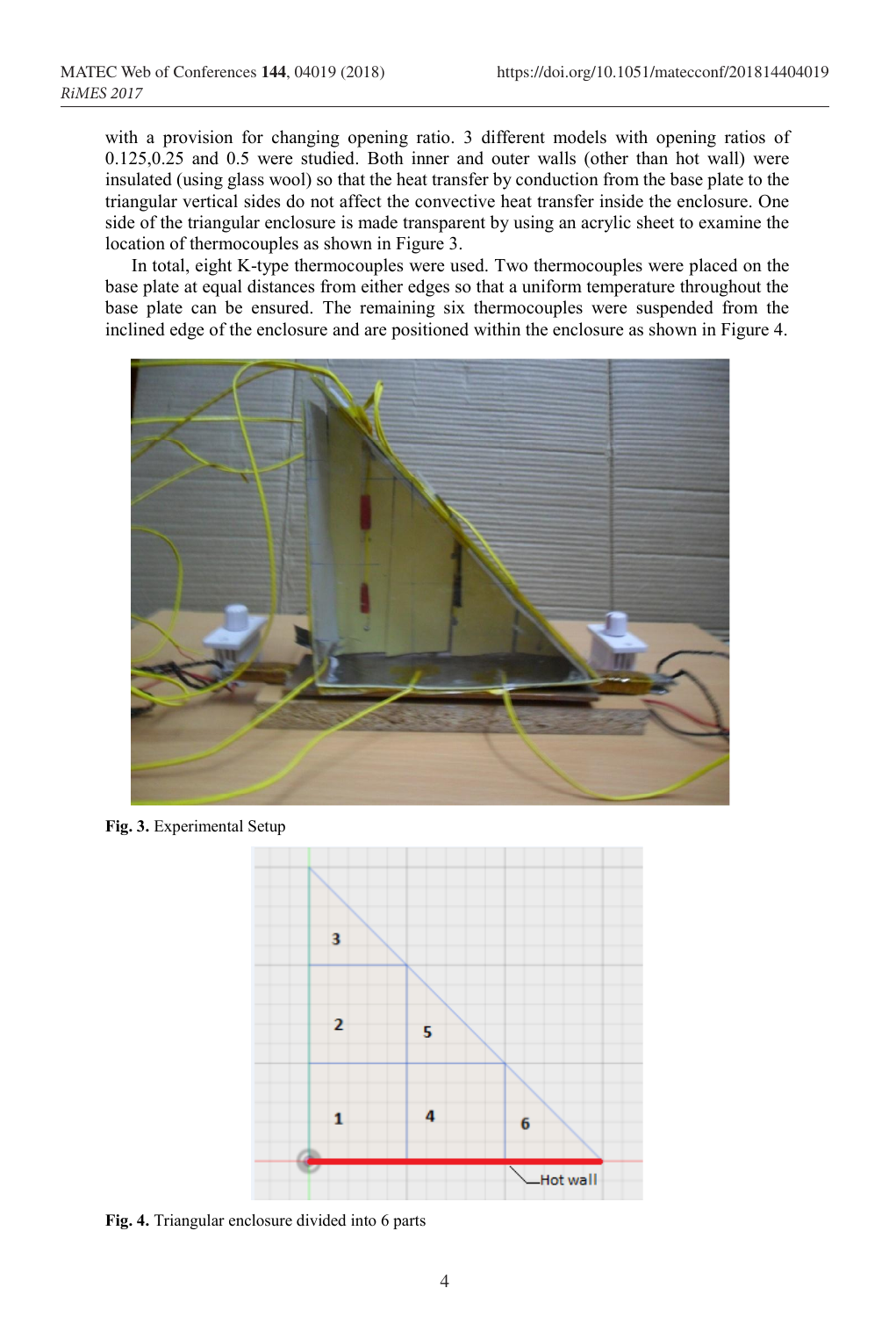# A data acquisition system was used to simultaneously record the temperature readings of



all 8 thermocouples. The schematic of the entire arrangement is shown in Figure 5.

**Fig. 5.** Schematic of experimental setup

#### **4 Experimental analysis**

Rayleigh number is a very important parameter in natural convection heat transfer and affects the Nusselt number. To experimentally determine the Rayleigh number, the bulk mean temperature was taken by the average of the 6 thermocouple readings.

$$
Ra = \frac{g\beta(T_s - T_m)L^3}{\nu\alpha} \tag{1}
$$

The base plate is initially heated till it reaches a constant temperature, say 60°C. This process is then repeated for different opening ratios. The emissivity of the hot base plate was also altered by blackening the base plate. This increases the radiative heat transfer within the enclosure. It was found that the heat transfer rate is quicker compared to an untreated base. It was seen that the thermocouple readings in the case of the blackened base were much lower due to increased radiative heat flux.

## **5 Results and discussions**

After steady state was reached the temperature readings were obtained. The effect of varying opening ratio on the heat transfer rate is studied. It was found that the Rayleigh number increases with increasing opening ratio and hence leading to better cooling. The temperature at six different locations inside the enclosure is plotted for different opening ratios as shown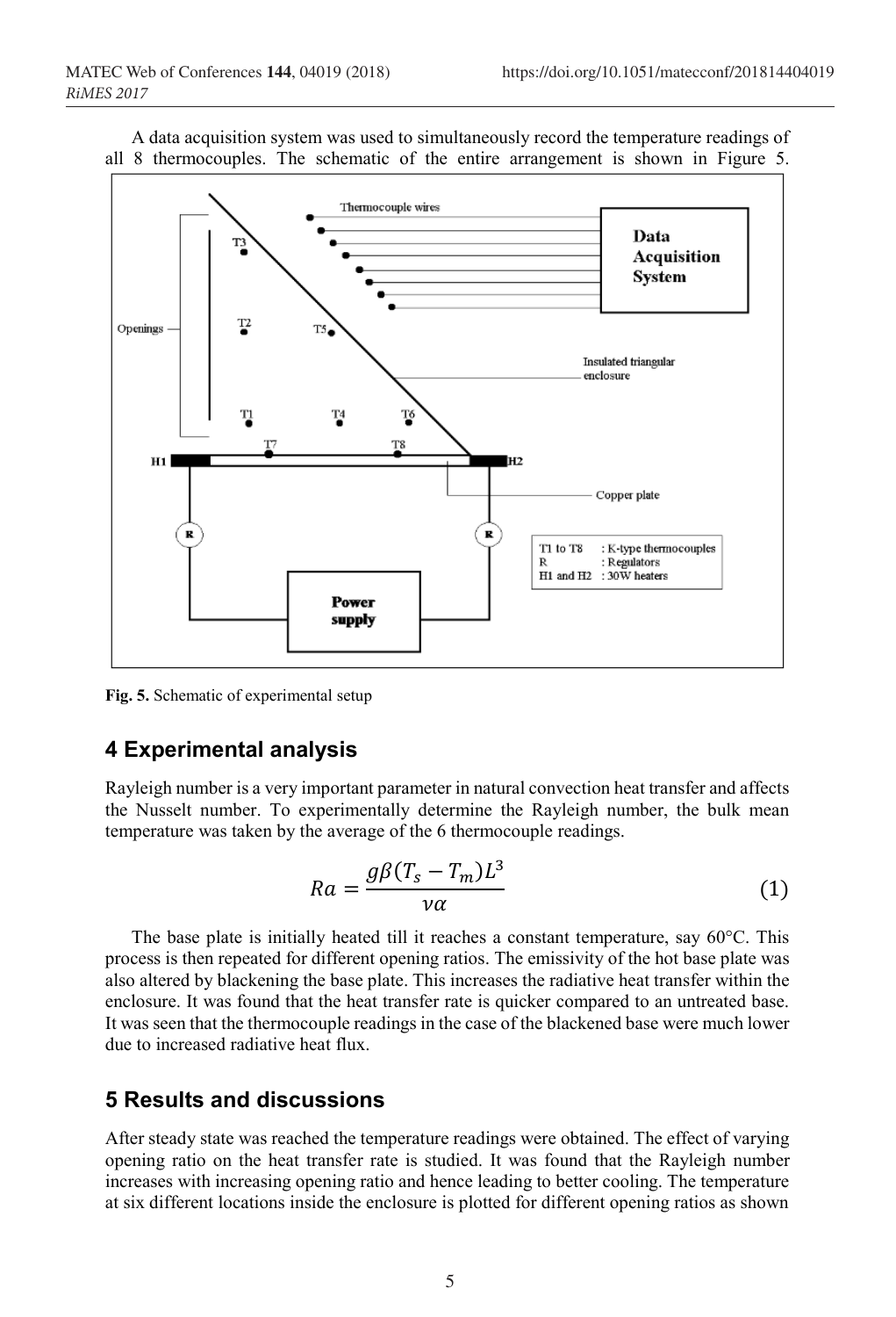in Figure 6. As can be observed from the plot, the opening ratio 0.125 has the highest temperature in each zone due to lower natural convection as the opening is very small. The trend of the line plots of the other two opening ratios are similar in the regions away from the openings. Although there is some discrepancy in the thermocouples closer to the vents, this can be due to flow reversal or other errors.



**Fig. 6.** Temperature variation with opening ratios

The Rayleigh number for the three opening ratios were determined and are shown in Figure 7. From OR 0.125 to 0.25, the Rayleigh number increases steeply. But the variation of Rayleigh number from an OR of 0.25 to 0.5 is very small. This shows that the heat transfer rate increases rapidly when the OR is changed from 0.125 to 0.25 and that it increases insignificantly when the OR is changed from 0.25 to 0.5. Hence, having an OR of 0.5 will give the highest heat transfer rate but similar heat transfer rate can be obtained with a much lower OR of 0.25.



**Fig. 7.** Rayleigh number variation with Opening Ratio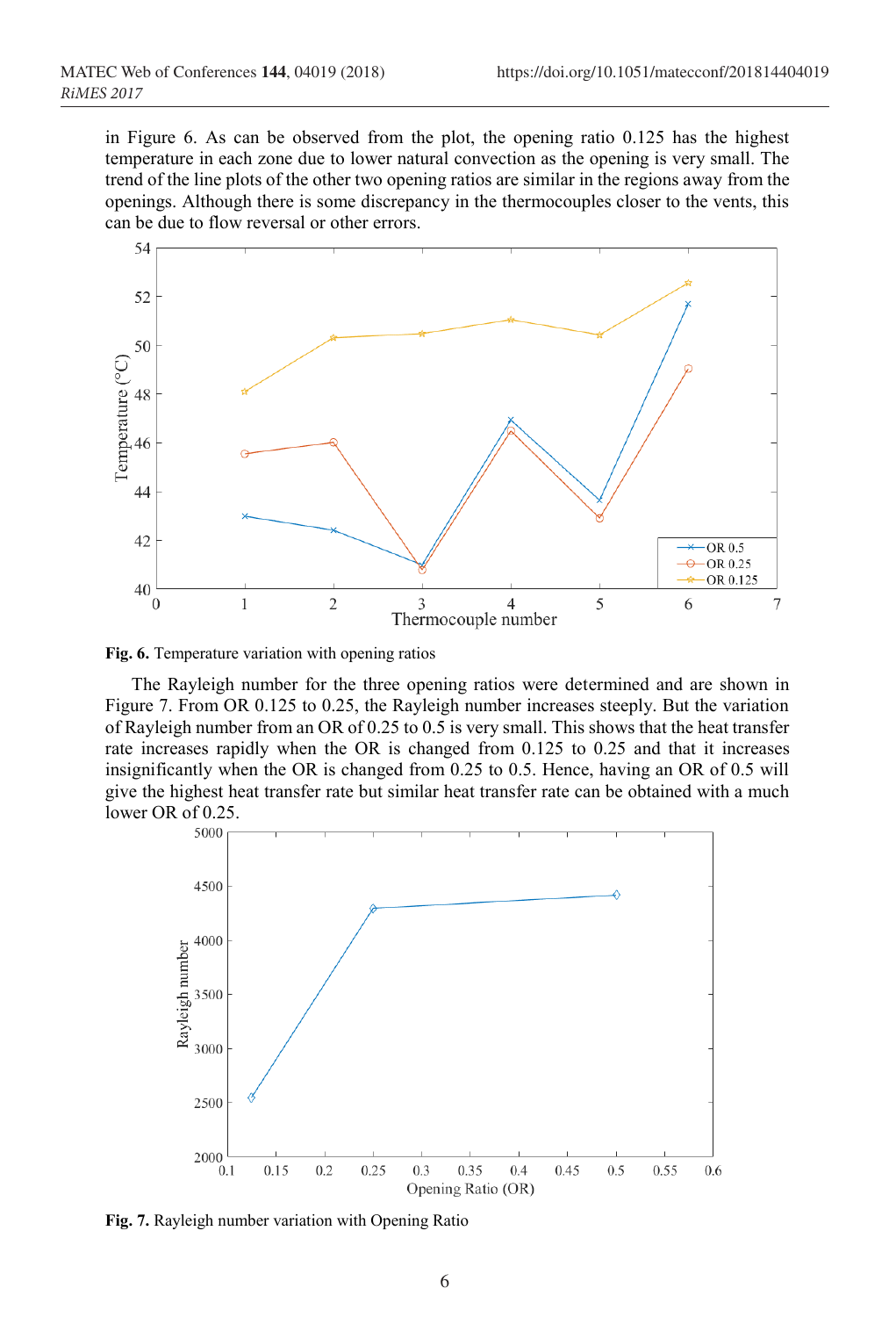The effect of change in radiation heat transfer was also considered during experimentation. Hence to increase the radiative heat transfer, the emissivity of the hot base plate was increased. This was done by blackening the top surface of the hot base plate. Figure 8 shows the variation of temperature at different locations of the enclosure with a normal hot base surface as well as with a blackened hot base plate. It was observed that the variation trend was similar in both the cases and the temperature readings inside the enclosure with the blackened base was found to be lower than the one with normal base. The lower temperatures inside the blackened base enclosure is due to the increase in radiative heat transfer between the surfaces.



**Fig. 8.** Enclosure temperature comparison of blackened and normal base plate

#### **6 Conclusions**

The outcome of the experimental investigation and analysis is as follows:

- 1. As natural convection current is directly proportional to the opening ratio, the overall temperature of air in the enclosure is high for opening ratio 0.125, similarly, the optimum opening ratio is 0.25 as no appreciable variation in temperature is observed as in the case of 0.5
- 2. Since the driving potential is temperature in Ra, OR is proportional to Ra, as a result of this OR of 0.25 maybe optimized
- 3. The conjugate heat transfer phenomena has been studied which indicates a maximum drop of 10% in temperature locally. This is due to the dominance of radiation heat transfer as the hot surface has been blackened.